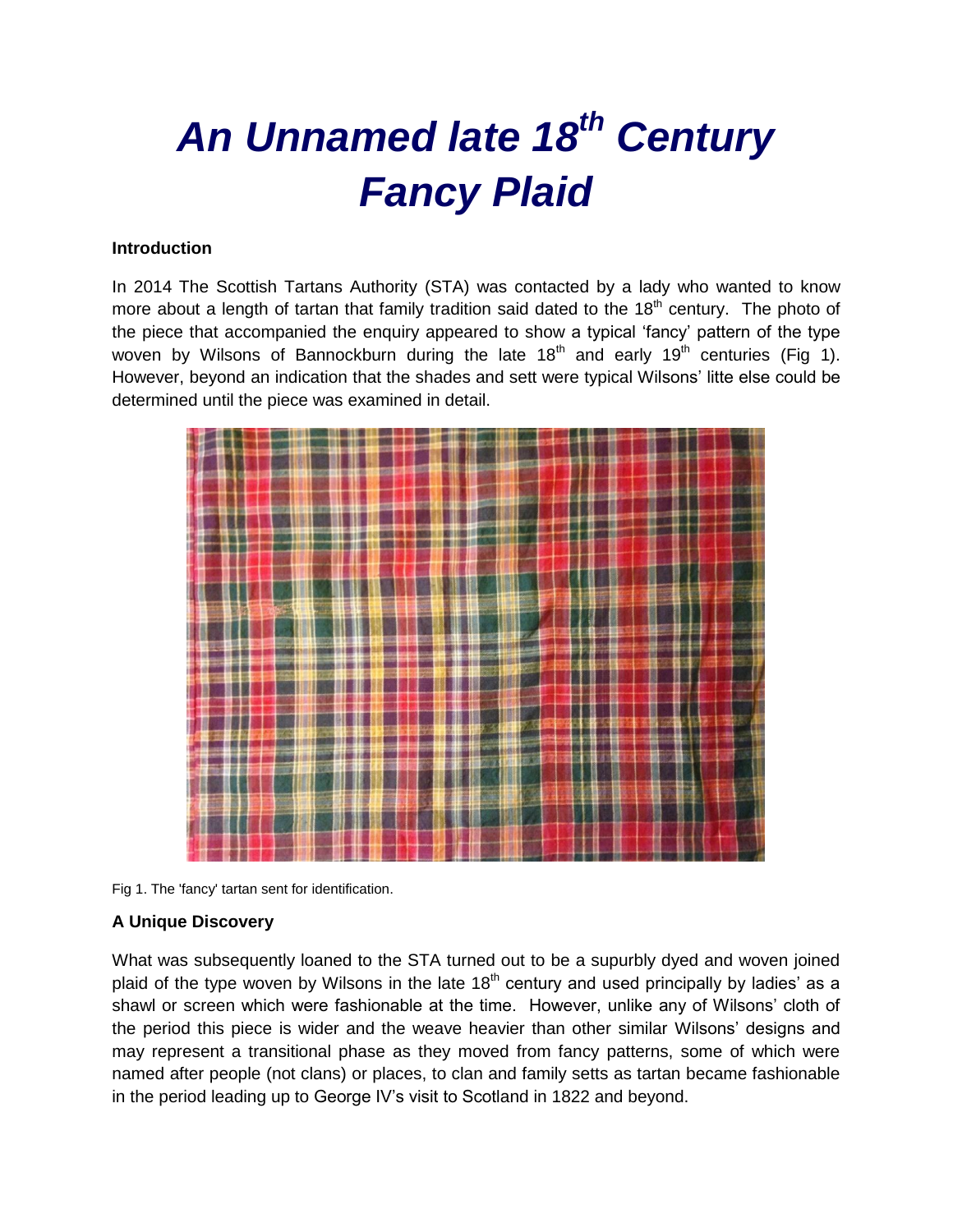#### **The Sett**

The pattern has striking similarities with Wilsons' *Ritch, Waggrall and Hunter* tartans, Old Superfine patterns detailed in their 1819 Key Pattern Book, which they wove c1780-1810 and also an unnamed Old Superfine plaid dated  $1775<sup>1</sup>$ .



Superfine patterns were often very complex, often having upto 8 colours and 68 colourchanges in a half repeat as in the 1775 pattern. Whilst not as fine, this *Fine Cloth* example is similarly complex and employs 8 colours<sup>2</sup>. The quality of the spinning and dyeing is particularly apparent when the cloth is examined in detail and is most easily appreciated where there is some damage and individual threads can be seen (Fig 2).



Fig 2. Detail of the yarn individual colours.

 $\overline{a}$ 

<sup>1</sup> Details of the 1775 plaid are discussed in this [paper.](http://www.scottishtartans.co.uk/Unnamed_Plaid_dated_1775.pdf)

 $2$  The apparent colour differences between the two are simply the result of photographs being taken by different cameras under different conditions.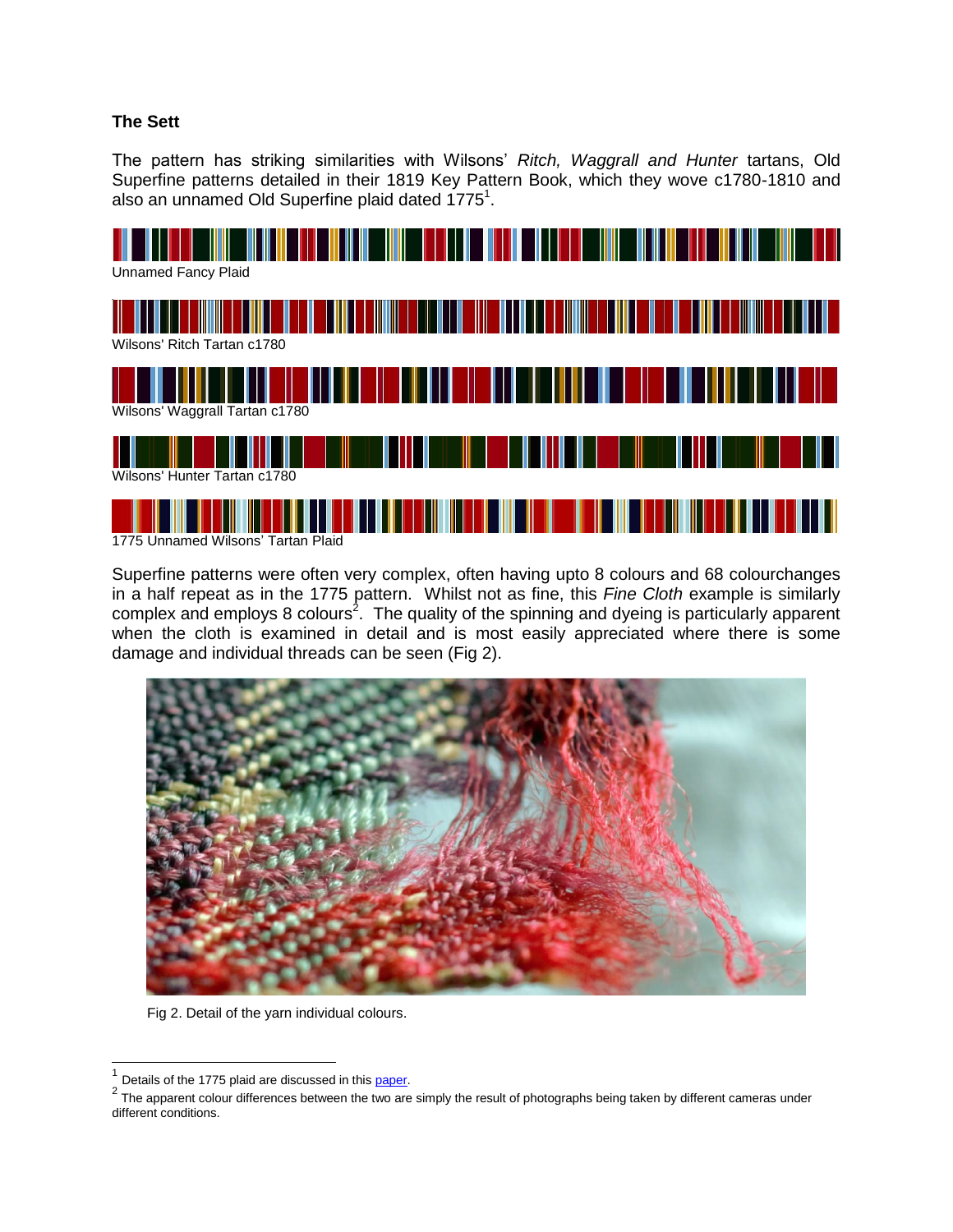#### **The Plaid**

The plaid/shawl is 6' 6" long x 22.5" wide, superbly dyed and finely woven at 54 epi with single (unplied) yarn in both warp and weft. The width is marginally narrower but when when considered with quality of the material and the colours it is typical of Wilsons' *Fine Cloth*, a

number of setting for which were included in their 1819 Key Pattern Book. The is some significant moth or other form of damage in a couple of places which has been patched with a piece taken off the end of one of the lengths making it slightly shorter (Fig 3). Althought the shortened section has been turned and sewn in the traditional fashion the quality of the latter sewing is poorer and less dense than the original. This can also be seen in the picture.



Fig 3. Shortened section as a result of patching and showing the difference in sewing quality.

There are three half setts (one and a half repeats) across the single width as shown below with the joining pivot marked 'x'.



Plaids were normally joined with a simple 'whip stitch' although sometimes a more decorative stitch was used. In each case the stitch allowed the joined cloth to be flattened at the seam so that the full effect of the pattern repeat flowed across the whole piece. In this plaid the two lengths were aligned side by side and a basic running stitch used meaning that there was always a seam in the centre of the cloth and the pattern does not repeat exactly (Fig 4).



Fig 4. The centre join with running stitch and accociated seam.